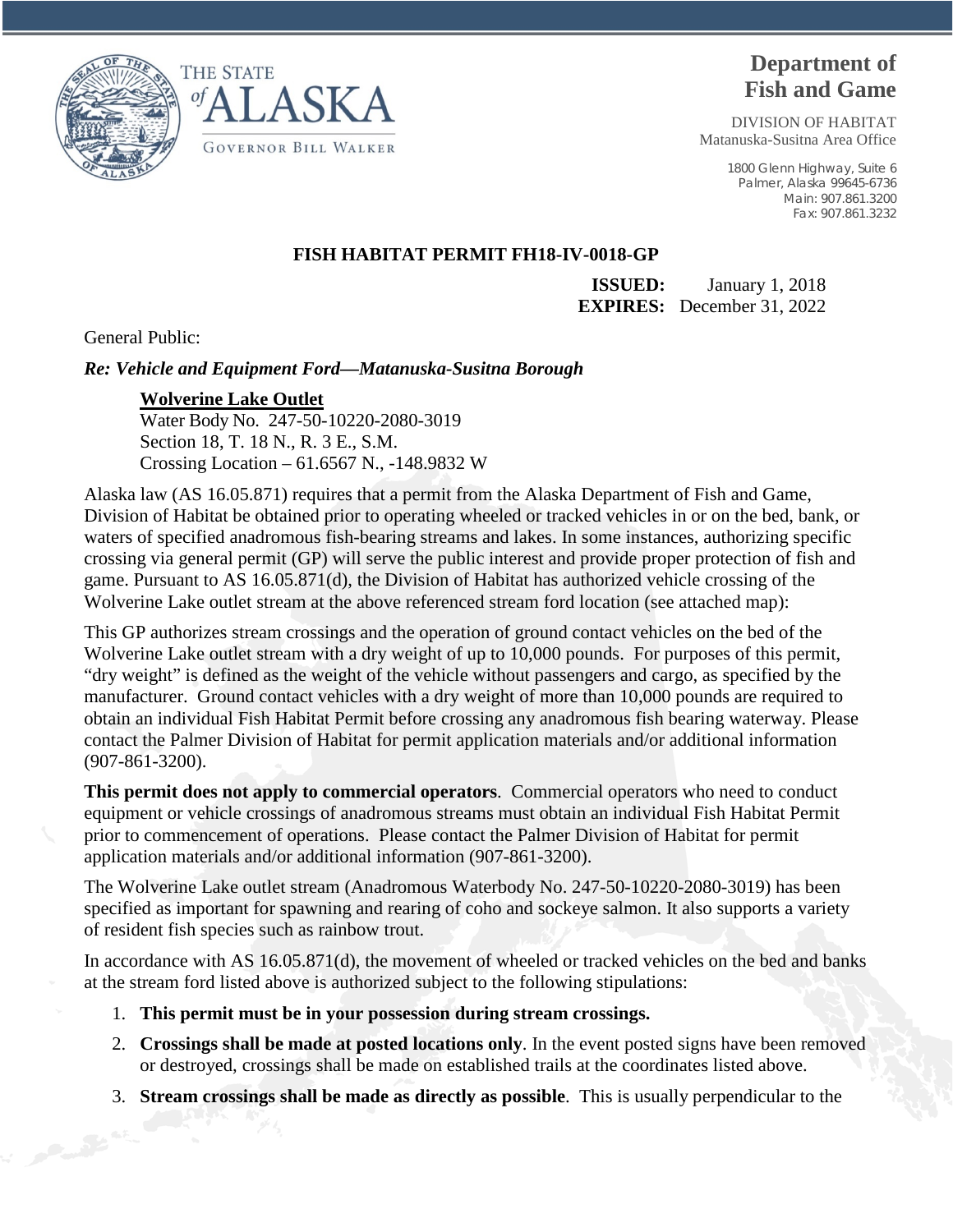flow of the water. However, the Division of Habitat is aware that the safest route across a stream may not be perpendicular to the flow. Because of this, non-perpendicular crossings may be necessary for safety and are allowed when appropriate.

- 4. **Vehicle operations within streams shall be limited to that necessary to safely cross the water body.** Driving a vehicle up and downstream for any other purpose, including general recreation, is strictly prohibited.
- 5. **Vehicles may not linger or delay while crossing streams.** Washing mud from vehicles while the vehicle is in the flowing waters of a stream is prohibited.
- 6. **Ground contact vehicles shall not be parked below the ordinary high water line of any anadromous stream**.
- 7. **The bed or banks of this specified water body shall not be altered or disturbed in any way to facilitate stream crossings.** Existing fords shall not be modified, expanded, repaired, or otherwise changed without the prior written approval of the Division of Habitat.

## **Please be reminded that harassing fish while crossing any stream is prohibited by state law (5 AAC 75.060).**

**This permit does not authorize access across private property to gain access to an anadromous river or stream.** It is the responsibility of the applicant/permit holder to obtain lawful permission from the property owner to access private property.

You are responsible for the actions of contractors, agents, or other persons who perform work to accomplish the approved activity. For any activity that significantly deviates from the approved plan, you shall notify the Division of Habitat and obtain written approval in the form of a permit amendment before beginning the activity. Any action that increases the project's overall scope or that negates, alters, or minimizes the intent or effectiveness of any stipulation contained in this permit will be deemed a significant deviation from the approved plan. The final determination as to the significance of any deviation and the need for a permit amendment is the responsibility of the Division of Habitat. Therefore, it is recommended you consult the Division of Habitat immediately when a deviation from the approved plan is being considered.

For the purpose of inspecting or monitoring compliance with any condition of this permit, you shall give an authorized representative of the State free and unobstructed access, at safe and reasonable times, to the permit site. You shall furnish whatever assistance and information as the authorized representative reasonably requires for monitoring and inspection purposes.

This letter constitutes a permit issued under the authority of AS 16.05.871. Please be advised that this determination applies only to activities regulated by the Division of Habitat; other agencies also may have jurisdiction under their respective authorities. This determination does not relieve you of your responsibility to secure other permits; state, federal, or local. You are still required to comply with all other applicable laws.

In addition to the penalties provided by law, this permit may be terminated or revoked for failure to comply with its provisions or failure to comply with applicable statutes and regulations. The department reserves the right to require mitigation measures to correct disruption to fish and game created by the project and which was a direct result of the failure to comply with this General Permit or any applicable law.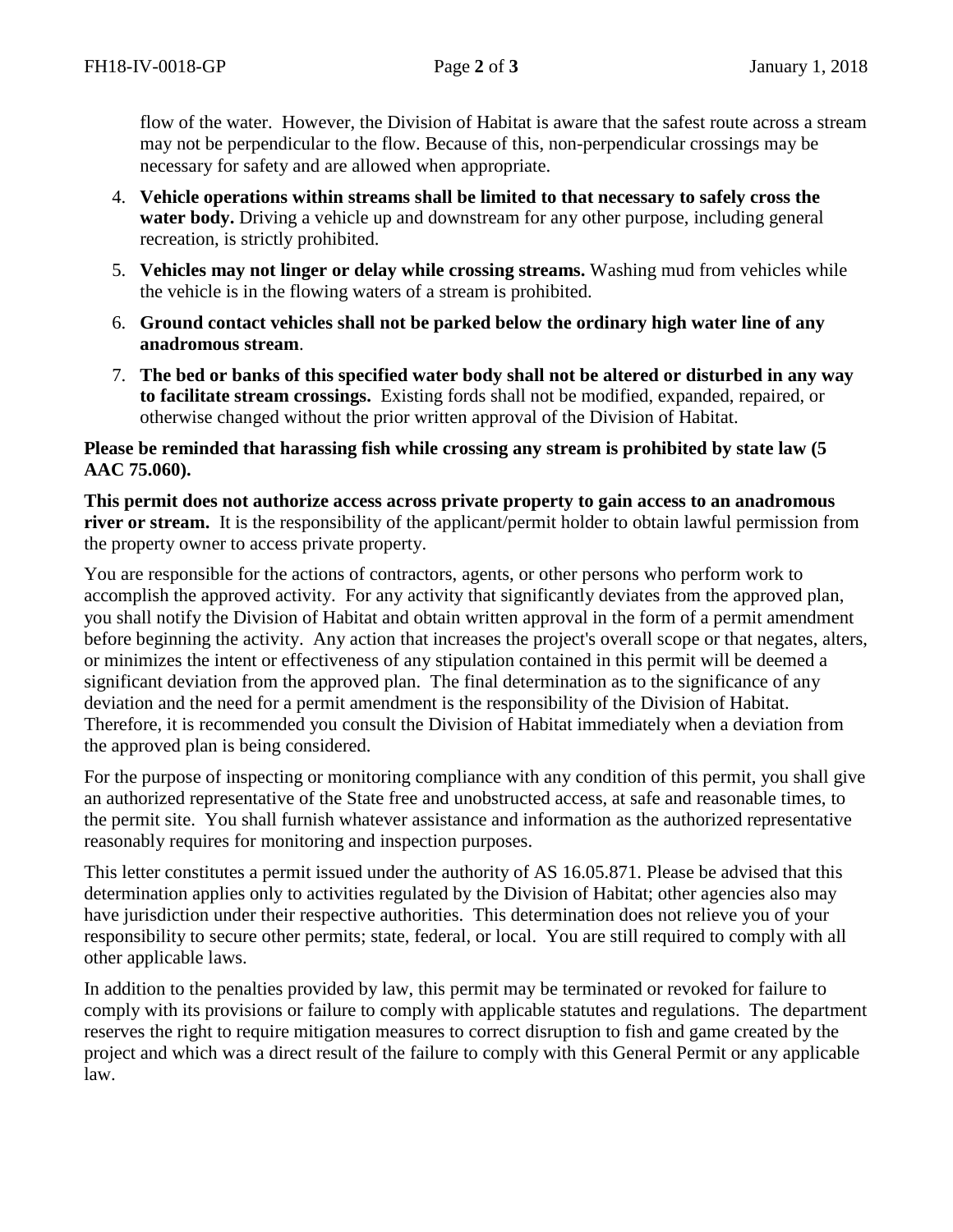You shall indemnify, save harmless, and defend the department, its agents, and its employees from any and all claims, actions, or liabilities for injuries or damages sustained by any person or property arising directly or indirectly from permitted activities or your performance under this permit. However, this provision has no effect if, and only if, the sole proximate cause of the injury is the department's negligence.

This permit decision may be appealed in accordance with the provisions of AS 44.62.330-630.

If you have any questions, please call the Palmer Division of Habitat at (907) 861-3200.

Sincerely,

Sam Cotten, Commissioner

Ron Benkort

By: Ron Benkert, Regional Manager Division of Habitat (907) 861-3200

Attachment: Wolverine Creek Outlet Stream Crossing Map

-jmk

cc: D. Dahl, AWT S. Ivey, SF C. Larson, DNR T. Hansen, SF

A. Ott, Habitat D. Massie, AWT Pagemaster, COE T. Long, SF